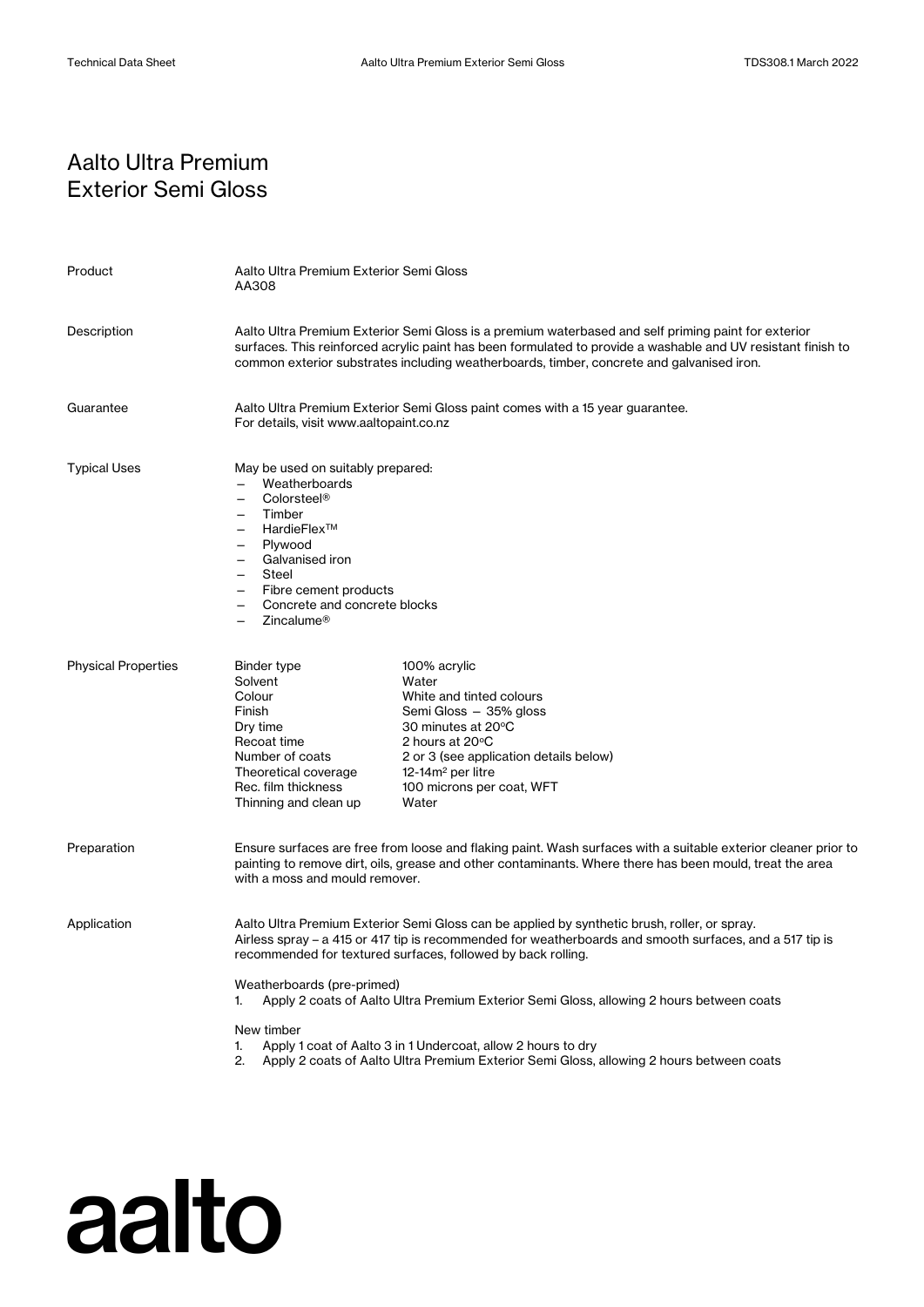## Repaints 1. Sand existing paint work and spot prime bare timber with Aalto 3 in 1 Undercoat 2. Apply 2 coats of Aalto Ultra Premium Exterior Semi Gloss, allowing 2 hours between coats Concrete block 1. Where porous, seal with Aalto 3 in 1 Undercoat thinned 50% with water 2. Apply 1 coat of Aalto 3 in 1 Undercoat, unthinned, allow 2 hours to dry 3. Apply 2 coats of Aalto Ultra Premium Exterior Semi Gloss, allowing 2 hours between coats Fibre cement, concrete slab, concrete tiles, bricks 1. Seal with 1 coat of Aalto 3 in 1 Undercoat 2. Apply 2 coats of Aalto Ultra Premium Exterior Semi Gloss, allowing 2 hours between coats Galvanised iron 1. Treat any areas of rust with an appropriate preparation solution 2. Apply 1 coat of Procoat Oil Based Galvanised Iron Primer 3. Apply 2 coats of Aalto Ultra Premium Exterior Semi Gloss, allowing 2 hours between coats Maintenance Maintain your exterior paint surface by washing it every 12 months (after each winter is a great time), with a suitable exterior cleaner to remove dirt deposits. We do not recommend the use of bleach as this can affect the appearance of the colour over time. Dirt, salt, and bird deposits left on the paint surface will encourage the growth of mould, and affect the paints performance. Performance and Limitations Performance — Excellent durability and gloss retention — Exceptional intercoat adhesion — Excellent flexibility — Resists dirt pick-up — Suitable for use on surfaces used for the collection of drinking water Limitations — When applying over cedar or highly treated timber where severe stain bleeding may occur, seal with Aalto 3 in 1 Undercoat before applying 2 coats of Aalto Ultra Premium Exterior Should not be used on closing surfaces around doors and windows  $-$  Should not be applied if temperatures are below 5°C or when it is liable to drop below 5°C during the drying period Dry time may be impeded if the relative humidity is high Health and Safety **For detailed health and safety information refer to Material Safety Datasheet (MSDS)** Usage — Provide adequate ventilation during use Keep out of reach of children Personal — Avoid contact with skin and eyes — Wash hands after use Protective equipment Wear protective eyewear and waterproof gloves

— When spraying, wear dust mask or suitable respirator

### **Storage**

aalto

— Store away from direct sunlight